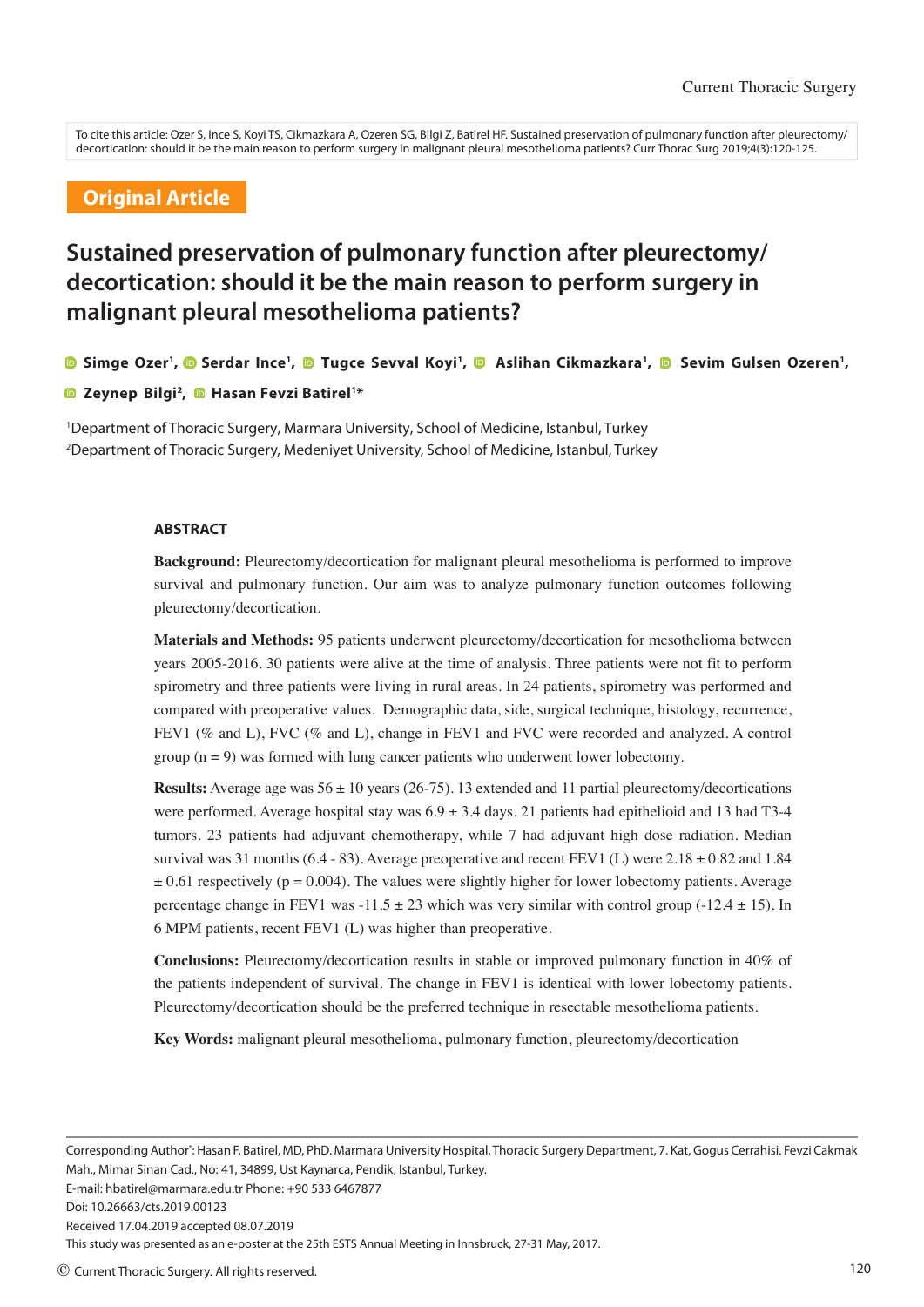## **Introduction**

Surgical treatment of MPM has been a controversial topic over the last two decades [1,2]. While the goal of the surgical treatment is often stated as macroscopic complete resection in line with general oncologic resection principles, various techniques evolved to achieve this goal. The most prominent of those techniques is extrapleural pneumonectomy (EPP) which offers the most extensive resection with curative intent, but ultimately long-term data revealed that it often results in increased mortality/morbidity, limited quality of life, inability to complete other treatment modalities and no significant improvement in survival when compared to other modalities [1-5]. EPP also requires a rigorous patient selection criterion, which excludes a large portion of patients with MPM. Pleurectomy/decortication (PD) and extended pleurectomy/decortication (EPD) on the other hand, are usually safe in a wider patient population, results in cytoreduction with lower macroscopic complete resection rates with comparable survival outcomes [1,2,6,7]. PD and EPD also provide a good performance status and quality of life, most likely owing to the preservation of the lung capacity and biological behavior of the mesothelioma [8,9].

Since the fact that justification of surgery in MPM patients relies on preservation of performance status and retaining the ability to follow through multiple treatment modalities and removing maximal tumor burden, long-term pulmonary function data is important. The objective of this study is to analyze pulmonary function over survival time in a cohort of patients who had P/D in our institution for MPM and compare it with a control group of lung cancer patients who underwent lower lobectomy.

### **Materials and Methods**

All patients undergoing P/D for MPM since 2005 were recorded in a prospective database. Information on patient demographics, medical history (comorbidities, previous malignancy etc.), preoperative assessment (PFT, clinical stage, tissue diagnosis etc.), operative outcomes (resection status, pathologic type and stage, complications, length of hospital stay) and postoperative outcomes (additional treatment modalities, surviv-

#### al, follow up pulmonary function tests) were gathered.

All patients with radiologically resectable MPM and no bulky mediastinal or extrapleural lymph node metastasis were evaluated for multimodality treatment. Preoperatively, patients underwent thoracoabdominal CT scan, PET-CT, laboratory and pulmonary function tests and cardiac evaluation. Mediastinal staging was based PET-CT. If there was any suspicious mediastinal lymph node involvement, cervical mediastinoscopy was performed.

Surviving patients at the time of analysis were determined. They were called for a pulmonary function test (PFT). Preoperative and recent PFTs were compared. A control group was formed with non-small cell lung cancer (NSCLC) patients who underwent lower lobectomy through a thoracotomy. PSPP 1.0.0.0 for GNU was used for statistical analysis. Fisher's exact, Chi-Square and Students T tests were used for comparison.

### *Technique of PD*

MPM patients who underwent PD were classified according to the recent recommended nomenclature for mesothelioma surgery techniques [10]. We typically performed the resection through a posterolateral thoracotomy. In all cases, sixth rib was removed. Complete removal of all the parietal and visceral pleura including the fissures was the aim of the surgical exploration.

#### **Results**

95 patients underwent PD between years 2005-2016. 30 patients were alive at the point of analysis. Three patients were not fit to follow up due to chemotherapy and 3 were lost to follow up. 24 patients were included in the analysis. 14 patients were found to be surviving beyond 24 months. Four patients had removal and reconstruction of the diaphragm. Average follow up time was  $31 \pm 20.6$  (6.4 - 83) months. Characteristics of patients who underwent PD and lower lobectomy are shown in table 1.

Average preoperative and recent FEV1 of MPM patients were  $2.18 \pm 0.82$  and  $1.84 \pm 0.61$ L respectively (Figure 1).

The values in NSCLC patients were slightly higher (Figure 2).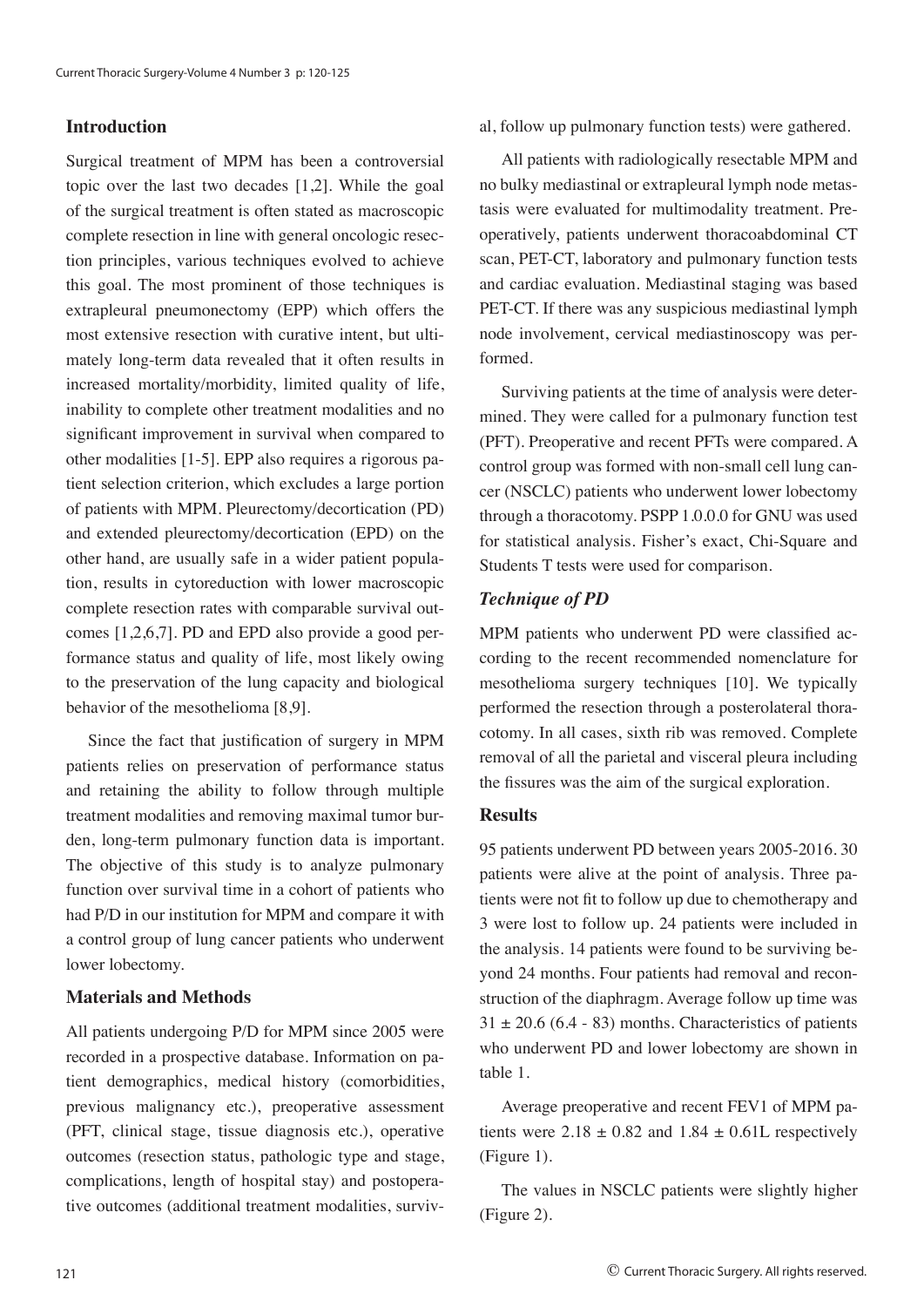| <b>Table 1.</b> Comparison of patients who underwent pleurec-<br>tomy decortication and lower lobectomy. |                                                        |                                      |            |  |  |  |
|----------------------------------------------------------------------------------------------------------|--------------------------------------------------------|--------------------------------------|------------|--|--|--|
|                                                                                                          | $MPM$ (n=24)                                           | $NSCLC$ (n=9)                        | P<br>value |  |  |  |
| Age (years)                                                                                              | $56 \pm 10$                                            | $55+14$                              | 0.94       |  |  |  |
| Gender (M/F)                                                                                             | 14/10                                                  | 8/1                                  | 0.21       |  |  |  |
| Type of Op-<br>eration                                                                                   | <b>Extended P/D:4</b><br>Total P/D:9<br>Partial P/D:11 | RLL:5<br>LLL:4                       |            |  |  |  |
| Cell type                                                                                                | Epitheloid:21<br>Biphasic:3                            | <b>NA</b>                            | <b>NA</b>  |  |  |  |
| Macroscopic<br>complete re-<br>section (Y/N)                                                             | Y:13<br>N:11                                           | NA                                   | NA         |  |  |  |
| Adjuvant<br>treatment                                                                                    | Chemotherapy:23<br>Hemithoracic<br>irradiation:7       | <b>NA</b>                            | NA         |  |  |  |
| Average<br>preop-<br>erative FEV1<br>$(FEV1\%)$                                                          | $2.18 + 0.82$<br>$(77.88 \pm 21.13)$                   | $2.7\pm0.5(83.1\pm9.7)$ 0.085        |            |  |  |  |
| Average<br>recent FEV1<br>$(FEV1\%)$                                                                     | $1.84 \pm 0.61$<br>$(68.33 \pm 17.95)$                 | $2.4\pm 0.8$ (75.2 $\pm$ 20.5) 0.039 |            |  |  |  |
| Average %<br>change in<br>FEV <sub>1</sub>                                                               | $-11.5+22.7$                                           | $-12.4 \pm 14.9$                     | 0.9        |  |  |  |
| Average pre-<br>operative FVC<br>$(FVC\%)$                                                               | $2.77 \pm 0.99$<br>$(82.75 \pm 23.13)$                 | $3.5\pm0.6$ (87.5 $\pm$ 9.7) 0.036   |            |  |  |  |
| Average<br>recent FVC<br>$(FVC\%)$                                                                       | $2.29 \pm 0.7$<br>$(69.33 \pm 17.78)$                  | $3.29 \pm 1.3 (81 \pm 27.7)$         | 0.009      |  |  |  |
| Average %<br>change in<br><b>FVC</b>                                                                     | $-11.4 \pm 32.3$                                       | $-11.9\pm 26.1$                      | 0.98       |  |  |  |
| Improvement<br>in $\overline{PFT}$ $(Y/N)$                                                               | 6/18                                                   | 3/6                                  | 0.25       |  |  |  |
| Average<br>follow-up<br>(months)                                                                         | $31 + 20.6$                                            | $32.8 + 20.6$                        | 0.97       |  |  |  |

**Table 1.** Comparison of patients who underwent pleurec-

Abbrev.: MPM: Malignant pleural mesothelioma, NSCLC: non-small cell lung cancer, P/D: pleurectomy/decortication, FEV1: forced expiratory volume in 1 second, FVC: forced vital capacity, PFT: pulmonary function test.



**Figure 1.** Measured values of FEV1 in each PD patients

pre- and postoperatively. Patients with improved FEV1 are marked with a star. Four of 6 patients who had improved FEV1 were survivors beyond 2 years. In 2 additional patients the decrease in FEV1 was less than 10%.



**Figure 2.** Preoperative FEV1 of PD  $(n = 24)$  and lower lobectomy (n = 9) patients. The FEV1 values were  $2.18 \pm 0.82$  and  $2.71 \pm 0.58$  respectively (p = 0.085).

Average preoperative and recent FVC of MPM patients were  $2.77 \pm 0.99$  and  $2.29 \pm 0.7$  respectively. Both were significantly higher in NSCLC patients. FEV1 values were found to be improved in 6 patients who had statistically significant loss of pulmonary function when compared to remaining patients  $(1.53 \pm 0.41 \text{ vs } 2.39 \pm 0.81, \text{p} = 0.003)$ .

No statistically significant difference was observed between lobectomy and PD patients in terms change in FEV1 and FVC (Table 1). Both groups experienced almost 12 percent loss in FEV1 over similar mean follow up (Figure 3).



**Figure 3.** Change in FEV1 in PD  $(n = 24)$  and lower lobectomy ( $n = 9$ ) patients. Average decrease was  $-11.5 \pm 22.7$  and  $-12.4 \pm 14.9$  respectively (p = 0.9).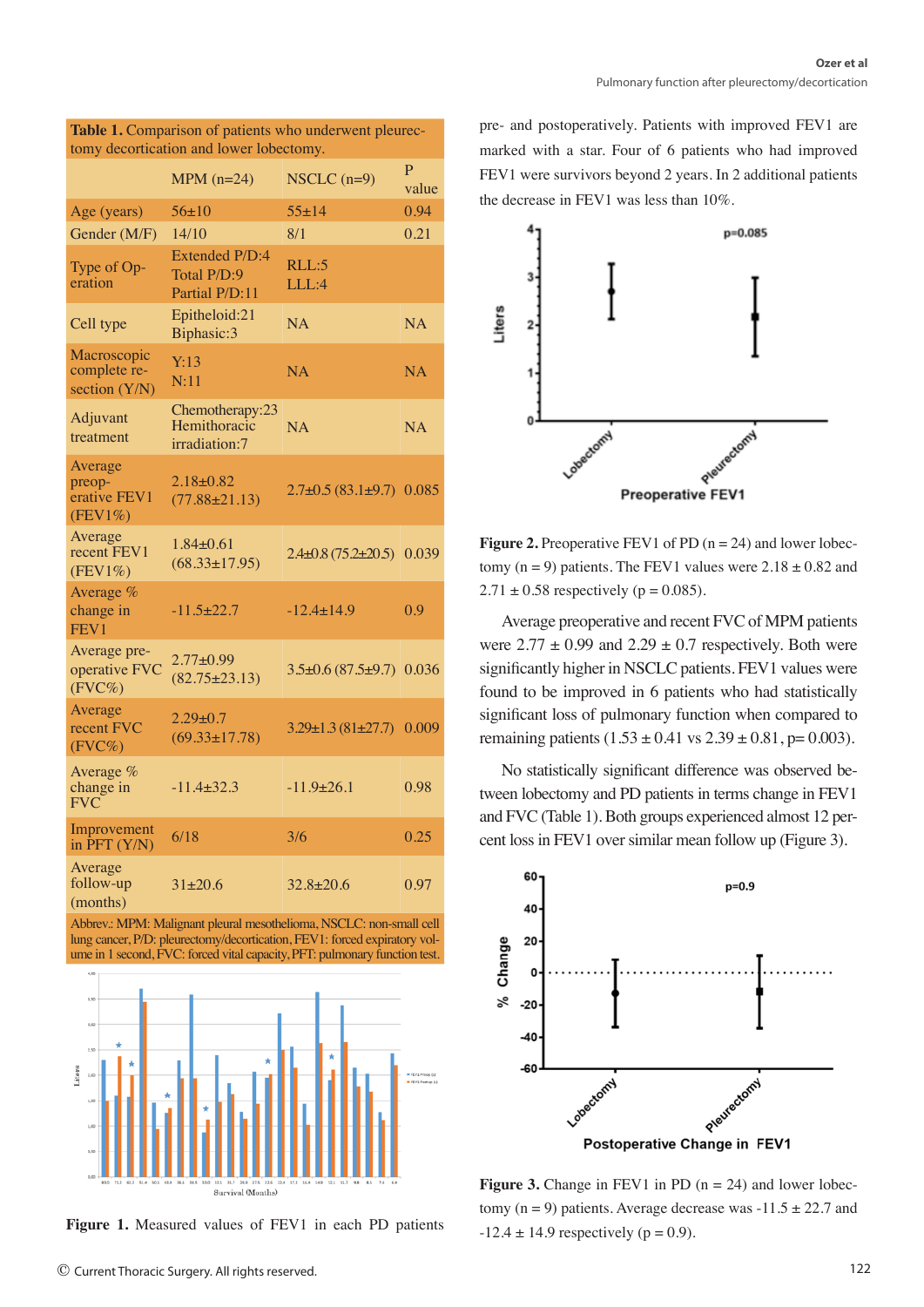Presence of recurrence  $(n = 9)$  was associated with a higher percentage of FEV1 drop (-18  $\pm$  13%) when compared with patients who did not have any recurrence  $(n = 15, -8 \pm 7\%)$   $(p = 0.33)$  (Figure 4).



**Figure 4.** The decrease in FEV1 was more limited in patients without recurrence (-8  $\pm$  7%). In patients with recurrence the decrease was more profound  $(-18 \pm 13)$ . However, the difference did not reach significance ( $p = 0.33$ ).

The difference was not also significant when two techniques were compared. Total or extended PD (n=13) did not result in a better FEV1, however it can be seen in the scatter plot that it may result in better FEV1 in a larger series (Figure 5).



**Figure 5.** A total of 4 patients with EPD or PD had improved FEV1, compared with only two patients with partial PD. The difference was not significant as well ( $p = 0.7$ ).

#### **Discussion**

Surgical treatment of MPM has been a controversial

topic over the last two decades. Even with the multimodality treatment protocols, MPM's prognosis remains dire with median survival just under two years and fiveyear survival is negligible [11]. Surgery's place in the multimodality treatment protocols has been hard to define due to the small patient pool, variety of techniques and definitions [12]. Moreover, the peculiar biological behavior and spread patterns of MPM renders oncologic surgery with traditional curative intent (R0 resection) technically impossible in many of the cases or it comes at the cost of excessive mortality/morbidity.

Studies focusing on survival also reflect that adoption of less aggressive surgical options sacrificing oncological "quality", even pursuing maximal cytoreduction instead of macroscopic complete resection result in comparable outcomes [1,2]. This concept also applies to a wide patient population, covering the patients who would be dropped as unfit (e.g.: cannot tolerate lung or diaphragm resection). Therefore, the question of how extensive MPM surgery should be remains. This question needs to be examined on two fronts. First is survival, which is comparable to larger case series despite being out of scope of this article. Second is disease specific quality of life, which can be quantified as preservation of pulmonary function in MPM patients.

In patients who underwent extrapleural pneumonectomy (EPP), following initial decrease in quality of life, a stabilization occurred at 6 months postoperatively and after 12 months, progressive deterioration in pulmonary function and quality of life was evident [13]. A study comparing changes in pulmonary function following EPP and PD, showed preservation of pulmonary function following PD, whereas a significant deterioration following EPP (14). Changes in pulmonary function following PD or EPD were analyzed in several studies and are listed in table 2 [9,15,16]. Interestingly improvement in pulmonary function and quality of life following neoadjuvant chemotherapy was associated with radiologic regression of the tumor [17]. A positive change of 7% in FEV1 and 6% in FVC were related with a radiologic partial response.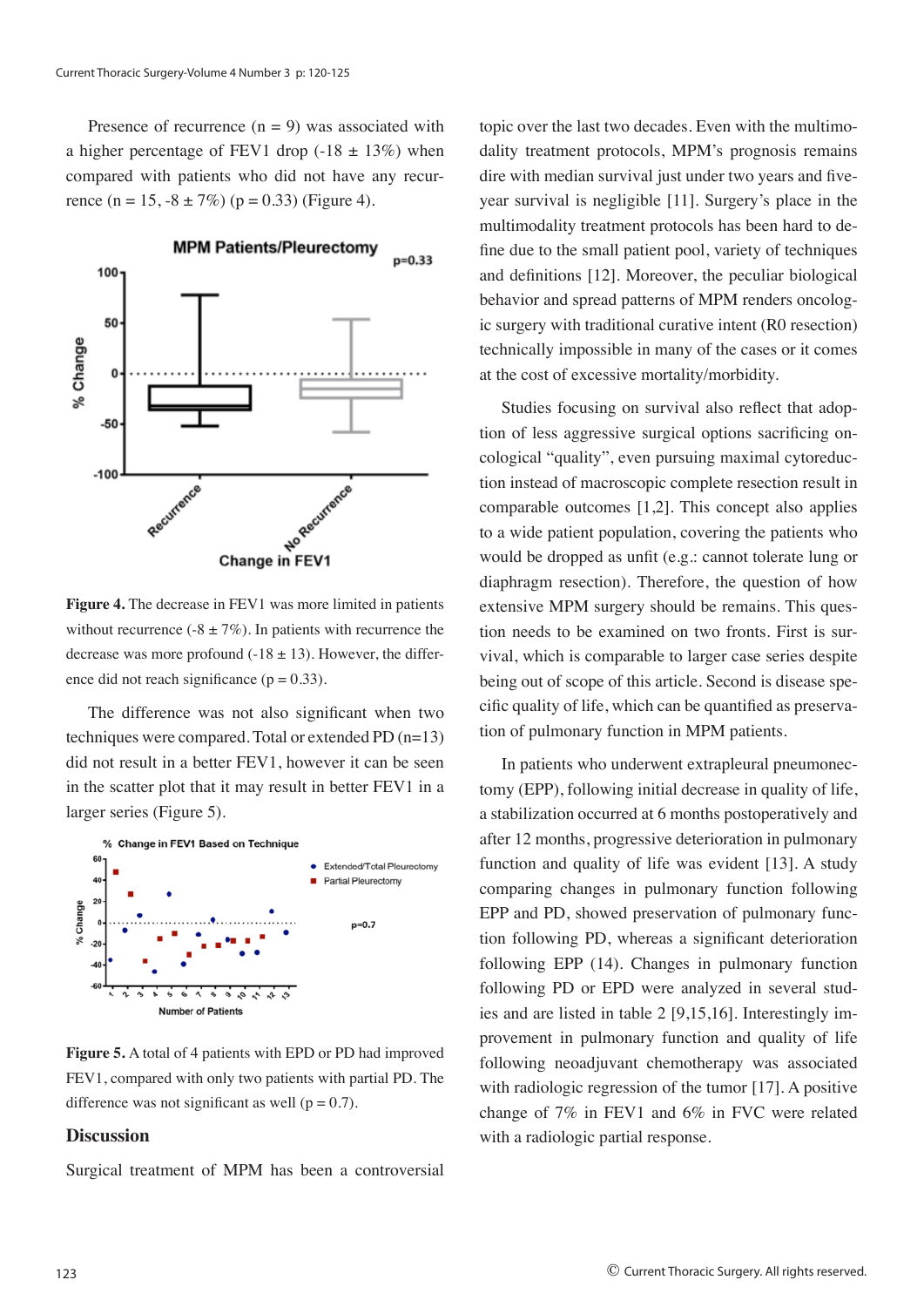| <b>Table 2.</b> Studies in literature focusing on postoperative<br>pulmonary function following PD.                                              |  |                                 |                                        |                            |                                                       |  |  |
|--------------------------------------------------------------------------------------------------------------------------------------------------|--|---------------------------------|----------------------------------------|----------------------------|-------------------------------------------------------|--|--|
| Authors, study<br>year                                                                                                                           |  | Surgi-<br>cal<br>tech-<br>nique | Preop-<br>erative<br>FEV1              | Recent<br>FEV <sub>1</sub> | Time<br>interval<br>between<br>meas-<br>ure-<br>ments |  |  |
| Tanaka et al.<br>2017 [15]                                                                                                                       |  | 22 PD                           | $2.35\pm0.59$ 1.57 $\pm$ 0.37          |                            | <b>Before</b><br>$dis-$<br>charge                     |  |  |
| Burkholder et<br>al, $2015$ [16]                                                                                                                 |  | 36 EPD                          | $74.3*$                                | $72.6*$                    | $5-7$ m<br>after<br>surgery                           |  |  |
| Bolukbas et<br>al, 2012 [9]                                                                                                                      |  |                                 | 16 EPD $1.79 \pm 0.45$ $2.18 \pm 0.50$ |                            | 2 <sub>m</sub><br>after<br>surgery                    |  |  |
| Current study                                                                                                                                    |  | 24 PD                           | $2.18 \pm 0.82$ 1.84 $\pm 0.61$        |                            | $31 + 21$<br>m. after<br>surgery                      |  |  |
| Abbrev.: FEV1: forced expiratory volume in 1 second, PD: pleu-<br>rectomy/decortication, EPD: extended pleurectomy-decortication,<br>$m:$ months |  |                                 |                                        |                            |                                                       |  |  |

*\*% FEV1 values. In this study, FEV1 was improved in patients with performance status 1 and 2, whereas decreased in patients with performance status 0.*

In this article, we provide pulmonary function data of long-term survivors of MPM. Prognostic factors other than oncological staging have been studied and validated by many clinics, newer markers are being established. In one report, favorable prognostic factors in 117 (18%) patients who survived longer than 3 years out of 636 patients were analyzed [18]. Those patients were younger, predominantly female, more frequently had epithelioid histology and normal complete blood cell counts. Those factors were validated in other patient pools.

#### **Limitations of the Study**

First of all, it is a single institution study that includes limited number of patients treated over more than a decade. 23 out of 24 patients received chemotherapy, which may also have a role in improvement of lung function. The study includes only surviving patients, thus it does not reflect the pulmonary function outcome in patients who had early recurrence and rapid deterioration, but there are patients with limited or extensive recurrence in the patient group. Seven of the 24 PD patients passed away due to progression of MPM after this study. Despite all these limitations, this is the first study in literature that presents pulmonary function data in long-term in MPM patients.

Better preservation of lung function and decreasing actual tumor burden may also help patients to remain fit for treatment methods (chemotherapy, radiotherapy) that they could not receive otherwise. This fact has been demonstrated in our data as well with 25% of survivors still exhibiting improved lung functions and overall PFTs are in line with a control group who has undergone lower lobectomy for lung cancer and facing much better prognosis due to the nature of their disease.

Preservation of pulmonary functions independent of survival in long term survivors is an important fact for choosing maximal cytoreductive approaches (extended/ total/partial pleurectomy) over purely palliative ones (videothoracoscopic surgery and talc pleurodesis) and radical approaches on the other end of the spectrum. The goal of non-palliative surgery in MPM should be providing maximal lung expansion via debulking as the benefit of stable or improved lung function is durable over the course of survival in well selected patients.

In conclusion, good candidates for cytoreductive surgery (extended/total/partial pleurectomy) seem to enjoy durable functional benefit beyond 2 years and PFTs results seem to be in line with patients who have undergone lower lobectomy and facing a better diagnosis. Better understanding of prognostic parameters will enable us in selection of candidates for multimodality treatment methods. In the meantime, for good surgical candidates, non-palliative cytoreductive surgery may offer the best chance for long lasting acceptable pulmonary function, enabling them to complete other modalities and enjoy better prognoses.

## **Declaration of conflicting interests**

The authors declared no conflicts of interest with respect to the authorship and/or publication of this article.

# **Funding**

The authors received no financial support for the research and/or authorship of this article.

## **References**

1. Batirel HF, Metintas M, Caglar HB, Ak G, Yumuk PF, Yildizeli B, et al. Adoption of pleurectomy and decortication for malignant mesothelioma leads to similar survival as extrapleural pneumonectomy. J Thorac Cardiovasc Surg 2016; 151: 478-84.